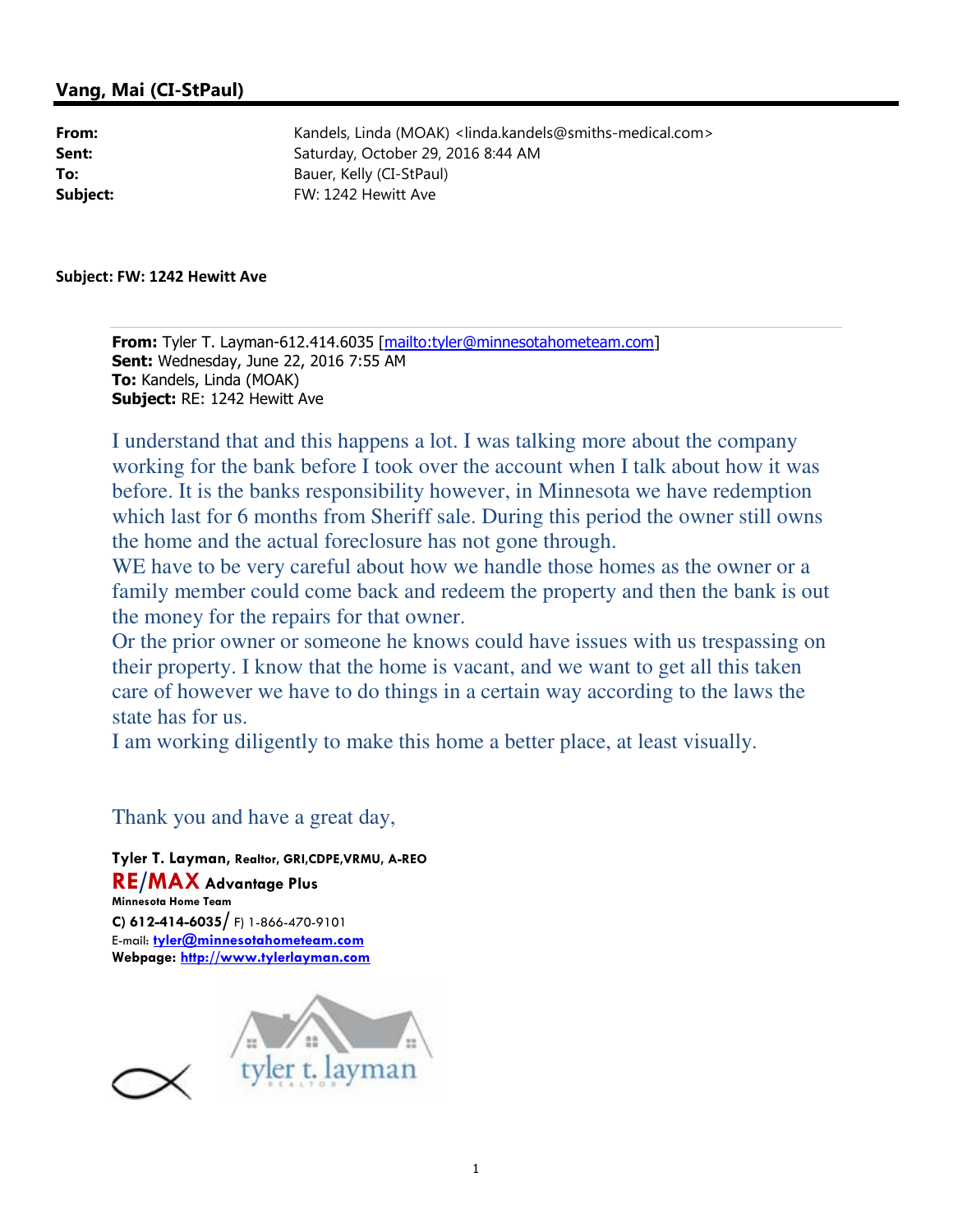From: Kandels, Linda (MOAK) [mailto:linda.kandels@smiths-medical.com] Sent: Wednesday, June 22, 2016 6:12 AM To: Tyler T. Layman-612.414.6035 <tyler@minnesotahometeam.com> Subject: RE: 1242 Hewitt Ave

#### Tyler,

I knew my neighbor very well, we were friends. He was old, purposely did not keep up the house and his kids didn't want it. It went back to the bank as he was foreclosed upon. Isn't the bank responsible? They never mow the place until one of us neighbors call either.

Thank you for keeping me updated and have a good day as well.

Linda Kandels Service & Repair Tech III

From: Tyler T. Layman-612.414.6035 [mailto:tyler@minnesotahometeam.com] **Sent: Tuesday, June 21, 2016 8:24 PM** To: Kandels, Linda (MOAK) Subject: RE: 1242 Hewitt Ave

Linda,

How are you?

Thank you for sending this to me! I recently took this over and the days of letting these home sit and deteriorate the condition of your neighbor will be over. I am so sorry that this home is in the condition and these things are happening. I will get right on this. Please not that I am very limited in what I can do as this home is still in its redemption period. This means that the owner of the home still technically owns the home and if they ever came back they could take the home back over. There are very strict laws on what we can and cannot do here. I promise you I will do all I can to rectify this issue ASAP! Please note that I will be your contact in the event any issues arise that affect your quality of ownership and enjoyment of your property.

Have a wondering week!

# Thank you and have a great day,

Tyler T. Layman, Realtor, GRI,CDPE,VRMU, A-REO RE/MAX Advantage Plus Minnesota Home Team C) 612-414-6035/ F) 1-866-470-9101 E-mail: tyler@minnesotahometeam.com Webpage: http://www.tylerlayman.com